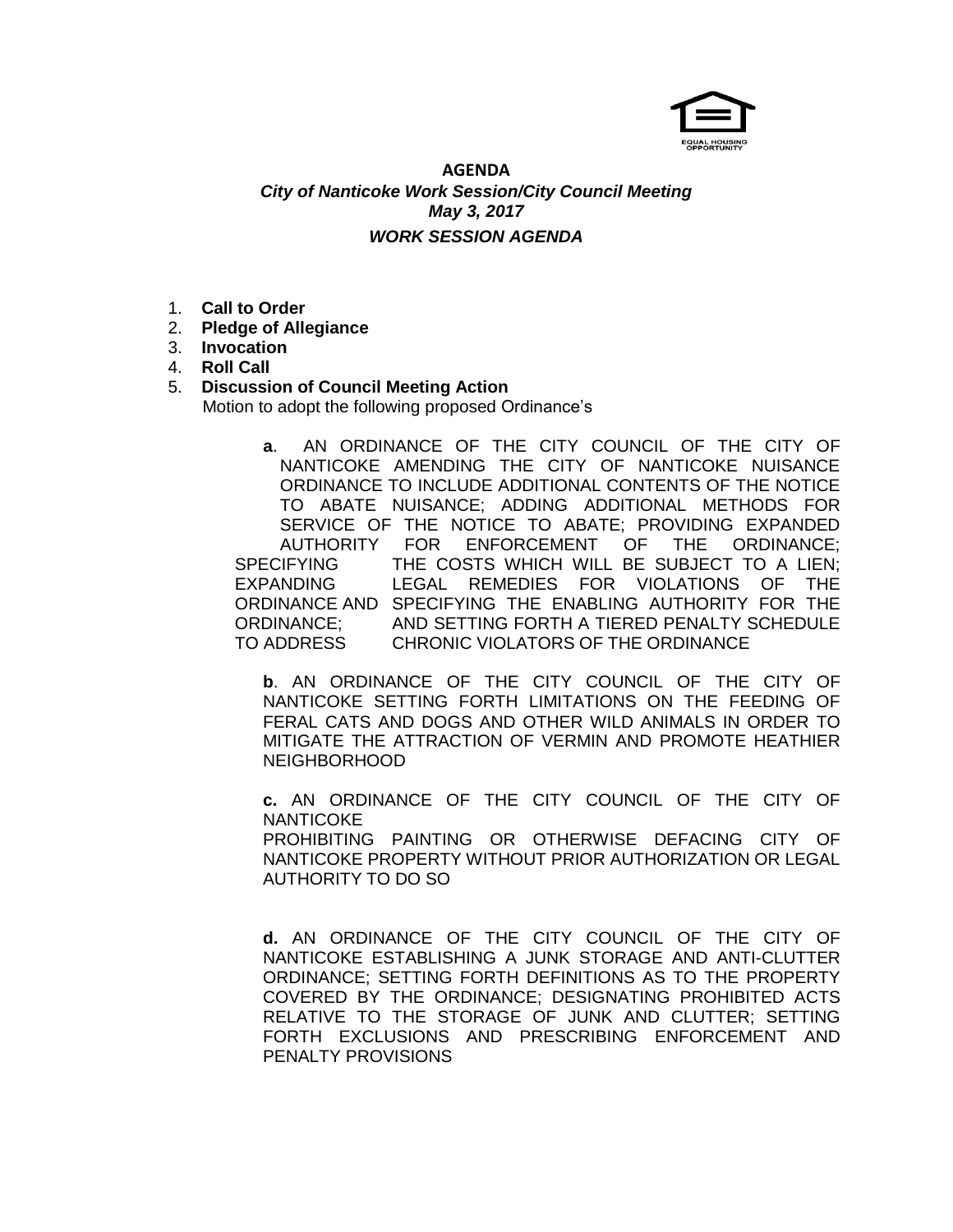e. APPROVING AN AMENDMENT TO THE ARTICLES OF INCORPORATION OF THE WVSA TO PROVIDE FOR STORM WATER SYSTEM PLANNING, MANAGEMENT AND IMPLEMENTATION, AND TO EXTEND THE TERM OF EXISTENCE OF THE WVSA AS PROPOSED BY RESOLUTION OF THE BOARD OF SAID AUTHORITY (SEE FULL ORDINANCE)

f. AN ORDINANCE APPROVING AN INTERGOVERNMENTAL COOPERATIN AGREEMENT WITH THE WVSA FOR THE CREATION AND IMPLEMENTATION OF THE WYOMING VALLEY REGIONAL STORMWATER MANAGEMENT PROGRAM

g. A motion to approve Resolution #6, 2017, a resolution establishing a Section 504 / ADA Grievance Procedure. (Wall) h. Motion to accept bids for the sale of parcel 66-68 West Ridge Street as advertised. Starting bid is \$4000.00. (Finnegan)

- 6. **Administrative Updates for Council**
- 7. **Work Session Adjourned**

## *COUNCIL MEETING AGENDA*

- 1. **Comments from the Public** Agenda Items Only
- 2. **Old Business- none**

## 3. **New Business**

- a. Motion to approve the minutes from the April 19, 2017 meeting.
- b. Motion to approve the payment of bills in the total of

Payables \$ Payroll \$

c. Motion to adopt Ordinance  $# 2, 2017$ , on the first reading the Nuisance

### **Ordinance**

- d. Motion to adopt Ordinance #3, 2017 on the first reading setting forth limitations cats, dogs and other wild animals
- e. Motion to adopt Ordinance #4, 2017, on the first reading prohibiting any painting or otherwise defacing city of Nanticoke property
	- f. Motion to approve Ordinance # 5, 2017, on the first reading, junk storage and Anti-clutter ordinance, enforcement and penalty provisions
	- g. Motion to adopt Ordinance #6, 2017 on the first reading, on adopting and approving he amendments to the articles of incorporation of the WVSA to further provide for the WVSA to provide for stormwater system planning, management and implementations, and to extend the term of existence said authority, authorizing said authority and proper officers thereof to execute, verify, and file appropriate articles of amendment and repealing all ordinances inconsistent herewith.

 h Motion to adopt Ordinance #7, 2017, on the first reading, approving and intergovernmental cooperation agreement with the WVSA for the creation and